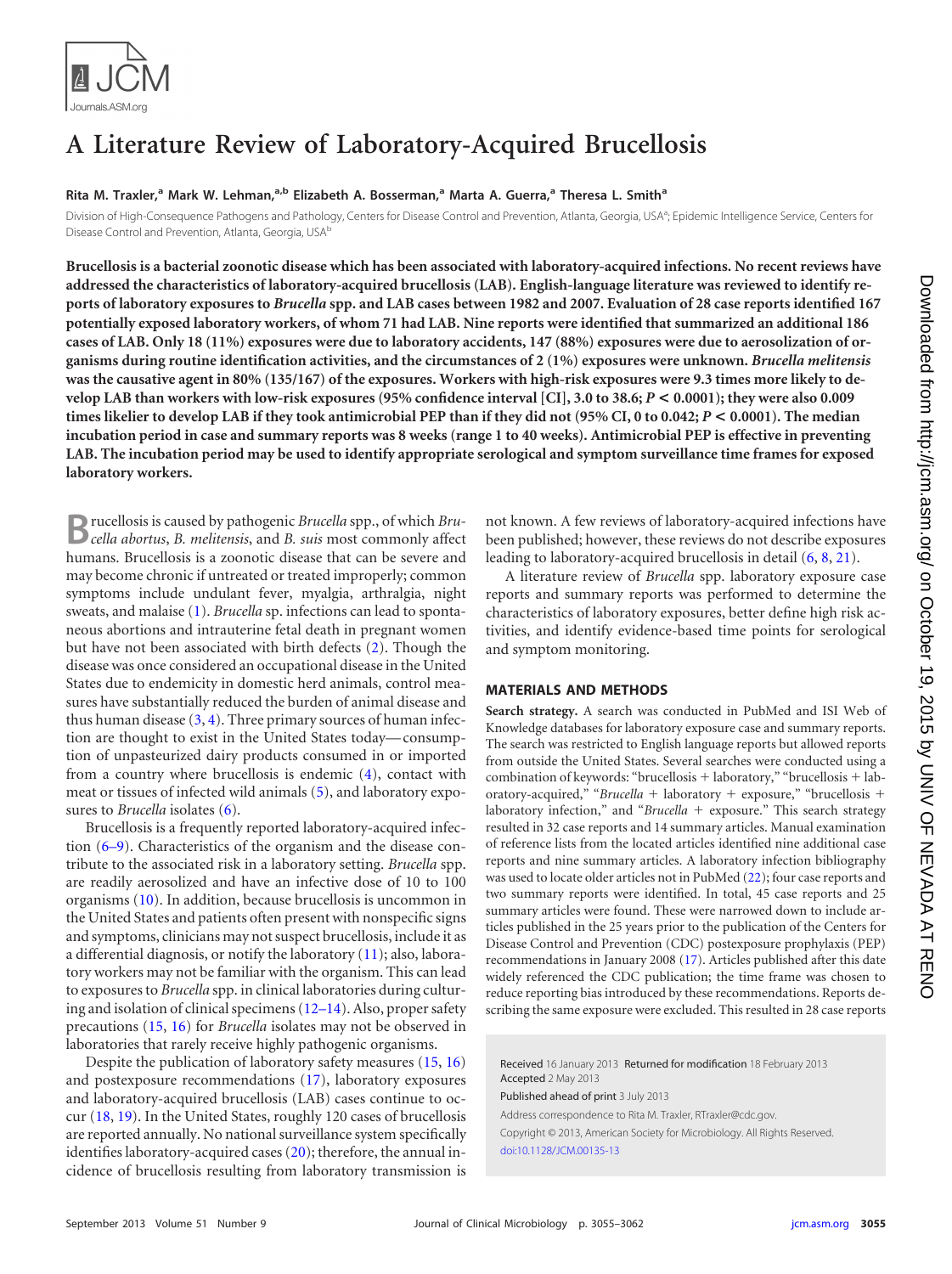<span id="page-1-0"></span>

|  |  | TABLE 1 Case reports describing laboratory exposures to Brucella spp. and laboratory-acquired brucellosis |
|--|--|-----------------------------------------------------------------------------------------------------------|
|  |  |                                                                                                           |

|                                    | Yr published | Country              | No. of<br>cases/no.<br>exposed | No. receiving<br>PEP | No. with risk level |              |              |                |
|------------------------------------|--------------|----------------------|--------------------------------|----------------------|---------------------|--------------|--------------|----------------|
| Author(s) (reference)              |              |                      |                                |                      | High                | Low          | None         | Unknown        |
| Gossens et al. $(42)^a$            | 1983         | Belgium              | 1/1                            | $\mathbf{0}$         | $\overline{0}$      | $\mathbf{0}$ | $\mathbf{0}$ | 1              |
| Young $(33)^a$                     | 1983         | U.S.                 | 2/2                            | $\mathbf{0}$         | 2                   | $\Omega$     | $\theta$     | $\Omega$       |
| Elidan et al. $(46)^a$             | 1985         | Israel               | 1/1                            | $\Omega$             | $\overline{0}$      | $\Omega$     | $\Omega$     |                |
| Montes et al. (45)                 | 1986         | Spain                | 1/1                            | $\mathbf{0}$         | $\overline{0}$      | $\mathbf{0}$ | 0            |                |
| Al-Aska and Chagla $(31)^a$        | 1989         | Saudi Arabia         | 4/4                            | $\Omega$             | 4                   | $\Omega$     | $\Omega$     | $\theta$       |
| Georgihiou and Young $(41)^a$      | 1991         | U.S.                 | 1/1                            | $\Omega$             |                     | $\Omega$     | $\Omega$     | $\theta$       |
| Young $(34)^a$                     | 1991         | U.S.                 | 5/5                            | $\mathbf{0}$         | $\mathbf{0}$        | $\mathbf{0}$ | $\Omega$     | 5              |
| Batchelor et al. $(12)^a$          | 1992         | Kenya/United Kingdom | 2/2                            | $\Omega$             | 2                   | $\Omega$     | $\Omega$     | $\mathbf{0}$   |
| Chusid et al. $(25)^a$             | 1993         | <b>US</b>            | 3/3                            | $\mathbf{0}$         | $\overline{0}$      | $\Omega$     | $\theta$     | 3              |
| Kiel and Khan (36)                 | 1993         | Saudi Arabia         | 6/7                            | $\mathbf{0}$         |                     | $\mathbf{0}$ | $\Omega$     | 6              |
| Gruner et al. $(26)^a$             | 1994         | Switzerland          | 5/5                            | $\Omega$             | 5                   | $\Omega$     | $\Omega$     | $\Omega$       |
| Martin-Manzuelos et al. (71)       | 1994         | Spain                | 4/4                            | $\mathbf{0}$         | $\overline{0}$      | $\mathbf{0}$ | 0            | 4              |
| Wheat et al. (29)                  | 1995         | United Kingdom       | 0/11                           | 11                   | 11                  | $\Omega$     | $\Omega$     | 0              |
| Arlett $(43)^a$                    | 1996         | <b>Britain</b>       | 1/1                            | $\mathbf{0}$         | $\overline{0}$      | $\theta$     | $\theta$     |                |
| Grammont-Cupillard et al. $(13)^a$ | 1996         | France               | 3/3                            | $\mathbf{0}$         | 3                   | $\Omega$     | $\Omega$     | $\theta$       |
| Zervos and Bostic (38)             | 1997         | U.S.                 | 0/3                            | 3                    | 2                   | $\mathbf{0}$ | 0            |                |
| Brew et al. (64)                   | 1999         | United Kingdom       | 1/1                            | $\mathbf{0}$         | $\Omega$            | 1            | $\Omega$     | $\mathbf{0}$   |
| Fiori et al. $(32)^a$              | 2000         | Italy                | 12/38                          | $\mathbf{0}$         | 11                  | $\mathbf{0}$ | 39           | $\mathbf{0}$   |
| Yagupsky et al. (39) <sup>a</sup>  | 2000         | Israel               | 7/7                            | $\mathbf{0}$         | $\overline{c}$      | $\mathbf{0}$ | 3            | $\overline{2}$ |
| Memish and Mah $(35)^a$            | 2001         | Saudi Arabia         | 6/6                            | $\Omega$             | $\Omega$            | 3            | $\Omega$     | 3              |
| Memish et al. $(37)^a$             | 2001         | Saudi Arabia         | 1/1                            | $\mathbf{0}$         |                     | $\mathbf{0}$ | 0            | $\mathbf{0}$   |
| Gannon (30)                        | 2003         | U.S.                 | 0/3                            | 3                    | 3                   | $\mathbf{0}$ | $\Omega$     | $\mathbf{0}$   |
| Noviello et al. $(27)^a$           | 2004         | U.S.                 | 2/2                            | $\Omega$             | 2                   | $\Omega$     | $\Omega$     | $\Omega$       |
| Ozaras et al. (61)                 | 2004         | Turkey               | 1/1                            | $\mathbf{0}$         | $\overline{0}$      | $\Omega$     | $\theta$     |                |
| Robichaud et al. $(28)^a$          | 2004         | Canada               | 1/26                           | 5                    | 6                   | 20           | $\Omega$     | $\Omega$       |
| Wallach et al. $(60)^a$            | 2004         | U.S.                 | 1/1                            | $\Omega$             |                     | $\Omega$     | $\Omega$     | $\Omega$       |
| Uhde et al. $(44)$                 | 2005         | U.S.                 | 0/9                            | 5                    | 6                   | 3            | $\mathbf{0}$ | $\mathbf{0}$   |
| Maley et al. (14)                  | 2006         | Australia            | 0/44                           | 7                    | $19^b$              | 25           | $\Omega$     | $\mathbf{0}$   |

*<sup>a</sup>* Cases described in this report were used to calculate incubation period.

*<sup>b</sup>* Twelve of these workers were classified as having medium-risk exposure in the original publication.

[\(Table 1\)](#page-1-0) and 9 summary reports [\(Table 2\)](#page-1-1) published between 1982 and 2007.

The summary reports were excluded from the primary analysis, as the exposure information was not clearly defined for each laboratory worker. Exposure information was summarized when available, including number of cases, risk classification, laboratory activities which led to exposure, and symptoms. The available denominators varied and did not necessarily represent those exposed to *Brucella* [\(Table 2\)](#page-1-1).

**Variable review and classification.** Key variables regarding the case patient, worker demographics, exposure, laboratory activities, prophylaxis, and health outcomes were identified from the case reports. When available, information was collected on the individuals whose clinical sample was the cause of exposure.

Laboratory roles were grouped into similar fields. Physicians and nurses were grouped as health care workers, while microbiologists and laboratory technologists were grouped as microbiologists; other groups were researchers and administrators. Facilities were categorized into four groups: reference laboratories included state or national health and agriculture laboratories, clinical laboratories were first-tier laboratories receiving clinical specimens, research laboratories were those with a pri-

<span id="page-1-1"></span>

| TABLE 2 Summary reports describing laboratory exposures to Brucella spp. and laboratory-acquired brucellosis |  |  |  |  |  |
|--------------------------------------------------------------------------------------------------------------|--|--|--|--|--|
|                                                                                                              |  |  |  |  |  |

|                                     |      | Country        | Data source     | No. of cases/            | No. with risk level |          |          |
|-------------------------------------|------|----------------|-----------------|--------------------------|---------------------|----------|----------|
| Author(s) (reference)               | Υr   |                |                 | denominator <sup>a</sup> | High                | Low      | Unknown  |
| Grist and Emslie (72)               | 1985 | United Kingdom | Survey          | $1/5,330*$               |                     | $\theta$ | $\Omega$ |
| Miller et al. $(63)$                | 1987 | U.S.           | Facility review | 18/128†                  |                     |          | 18       |
| Olle-Goig and Canela-Soler $(56)^b$ | 1987 | Spain          | Incident report | 28/164‡                  | 21                  |          | $\Omega$ |
| Staszkiewicz et al. (73)            | 1991 | U.S.           | Incident report | $8/26$ ‡                 |                     | 3        | $\Omega$ |
| Ergonul et al. $(74)$               | 2004 | Turkey         | Facility review | $12/55\$                 |                     |          | 12       |
| Hasanjani Roushan et al. (75)       | 2004 | Iran           | Facility review | 38/469                   |                     |          | 38       |
| Reid $(76)$                         | 2005 | Ireland        | Facility review | 6/158                    |                     |          | 6        |
| Bouza et al. $(62)$                 | 2005 | Spain          | Survey          | $75/628*$                |                     |          | 75       |
| Al Dahouk et al. (77)               | 2005 | Germany        | Facility review | 1/319                    |                     |          |          |

*<sup>a</sup>* Sources of the denominators varied by article, as follows: \*, microbiology laboratory worker respondents to national laboratory safety surveys; †, reported laboratory exposures to any infectious agent at facility; ‡, employees at facility; §, sample from employees at facility based on response or specific criteria; ¶, brucellosis patients admitted to medical facility. *<sup>b</sup>* Cases described in this report were used to calculate incubation period.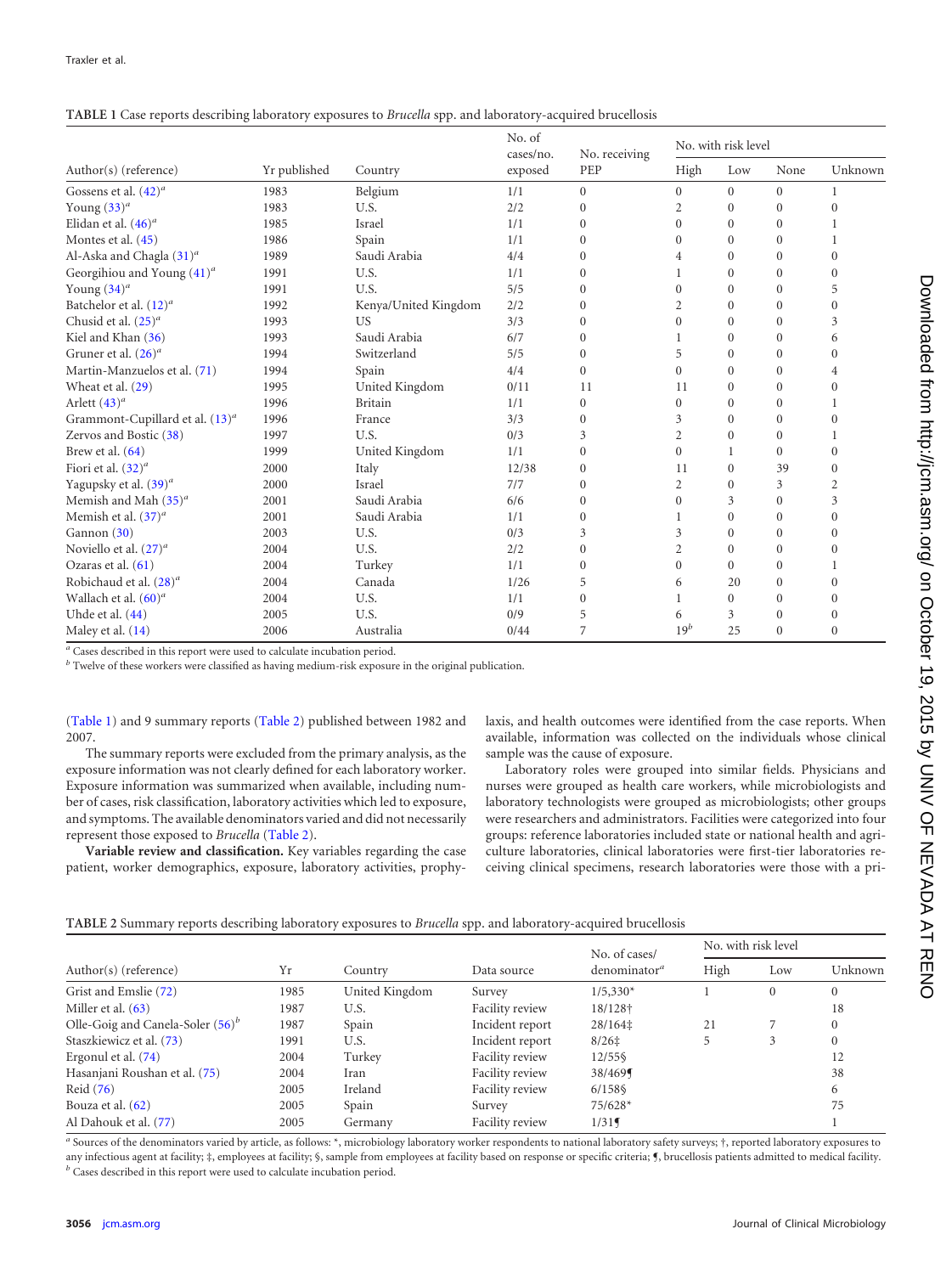

<span id="page-2-0"></span>**FIG 1** Time course of disease onset following occupational exposure to *Bru-* $\textit{cella}$  spp.  $(n = 80)$ .

mary focus on experimental microbiology, and the last group was vaccine production laboratories.

When risk classification was not clearly stated but there was a clear description of laboratory activities performed, the exposure risk was classified using the CDC's definition of risk. The CDC definition of a high-risk exposure is direct contact with *Brucella*, work on an open bench with a *Brucella* isolate or within five feet of such work, or presence in a laboratory during an aerosol-generating event; CDC defines a low-risk exposure as presence in a laboratory during work with a *Brucella* isolate not meeting the definition of a high-risk exposure [\(17\)](#page-6-4). Since risk classification is dichotomous, a conservative approach was taken in which workers classified as having a medium-risk exposure [\(14\)](#page-6-1) were reassigned to the highrisk group for this analysis. Workers who were never in the laboratory, and thus did not meet the high- or low-risk exposure criteria, were classified as having no risk.

Two authors (R.M.T. and M.W.L.) independently assigned exposure risk. Any discordant cases were discussed; when needed, a third author (M.A.G.) made the final determination. Risk was classified as unknown when specific activities, use of personal protective equipment (PPE), or use of a biological safety cabinet (BSC) was not explicitly described. Receipt of antimicrobial PEP was determined by an explicit description of any antimicrobial agent or agents given for any length of time to an exposed worker to prevent infection following a known exposure.

Exposed workers were classified as having laboratory-acquired brucellosis (LAB) if the case report stated that seroconversion occurred, titers indicative of brucellosis were provided [\(23\)](#page-6-37), or the case was culture confirmed. Brucellosis-consistent symptoms following a known exposure were considered suggestive of infection. Optimal treatment was defined as a treatment regimen consisting of at least two antimicrobial agents effective against *Brucella* and given for at least 6 weeks [\(24\)](#page-6-38). Based on this definition, LAB cases were classified as either receiving optimal treatment or not. The relapse rate was calculated for LAB cases for which relapse status and treatment regimen and duration were reported. All identified case reports and summary reports with dates of exposure and symptom onset were used to develop the incubation period curve [\(Fig. 1\)](#page-2-0).

The attack rate (AR) for each variable was calculated as the total number of infected workers divided by the total number exposed for the variable. The chi-square test and Fisher's exact test were used to calculate statistical associations. Exact methods were used to calculate odds ratios to adjust for cells with a value of zero. All analyses were performed using SAS 9.2 (SAS Institute, Cary, NC).

#### **RESULTS**

**Case reports.** In the 28 laboratory exposure case reports, 167 workers were potentially exposed to *Brucella* spp., 71 (43%) of whom developed LAB [\(Table 3\)](#page-2-1). More than 48 exposure incidents were described. Four reports described secondary exposures involving the same or related isolates [\(12,](#page-5-10) [25](#page-6-17)[–](#page-6-19)[27\)](#page-6-29).

Information about the source of the clinical specimen (the index case) was provided in 7 reports describing 94 exposures. In 5 reports describing 86 exposures, the index cases were immigrants from  $(27-29)$  $(27-29)$  $(27-29)$  or travelers to  $(14, 30)$  $(14, 30)$  $(14, 30)$  a country where the organism is endemic. The index cases in two reports describing eight exposures had consumed unpasteurized dairy products in a country where the organism is endemic  $(26)$  or imported the products to the United States [\(25\)](#page-6-17). Time to bacterial growth was reported for six cases, with a median of 4 days (range 3 to 7).

Microbiologists were most frequently exposed (158 [95%]); however, they had the lowest attack rate (39%, [Table 3\)](#page-2-1). Most individuals worked in clinical laboratories, while 19 worked in reference, research, and vaccine production laboratories.

Aerosolized *Brucella* organisms were implicated as the route of exposure for 155 (93%) exposures, while direct contact with *Brucella* organisms was implicated in 6 exposures; route of exposure was not reported for another six exposures [\(Table 4\)](#page-3-0). Only 18 (11%) exposures were due to laboratory accidents which led to both aerosol and direct contact with organisms. These included a broken tube of a culture in liquid medium, injection, splash of liquid medium, skin and conjunctiva contact, and accidental ingestion from mouth pipetting  $(31–34)$  $(31–34)$  $(31–34)$ . The majority of exposures were due to aerosolization of organisms during routine identification activities (147 [88%]).

Routine activities which led to exposures included manipulation of an organism outside a BSC, misidentification of an isolate, and unsafe laboratory practices [\(Table 4\)](#page-3-0). Eighty-five of the 167 (51%) exposed workers directly manipulated an isolate, of whom 77 (91%) reported manipulation of an isolate outside a BSC. Misidentification by commercial identification systems reportedly led to three exposure events [\(12,](#page-5-10) [25,](#page-6-17) [28\)](#page-6-31). These systems did not contain a profile for *Brucella* spp. in their database at the time of the reports, which resulted in misidentification as *Psychrobacter phenylpyruvica*. Three employees worked with isolates outside a BSC after misinterpretation of the Gram stain, all of whom developed LAB [\(27,](#page-6-29) [35\)](#page-6-26). Nine workers reportedly sniffed a culture plate of *Brucella*, five of whom developed LAB (AR, 56%) [\(13,](#page-6-0) [14,](#page-6-1) [28,](#page-6-31) [36](#page-6-18)[–](#page-6-27)[38\)](#page-6-22).

<span id="page-2-1"></span>**TABLE 3** Demographics of laboratory workers exposed to *Brucella* spp. and laboratory-acquired brucellosis (LAB) cases

|                        | No. exposed<br>$(n = 167)$ | No. with LAB<br>$(n = 71)$ |
|------------------------|----------------------------|----------------------------|
| Occupation or facility |                            |                            |
| Occupation             |                            |                            |
| Microbiologist         | 158                        | 62                         |
| Researcher             | 3                          | 3                          |
| Clinician              | 3                          | 3                          |
| Administrator          | 2                          | $\mathfrak{D}$             |
| Unknown                | 1                          |                            |
| Facility               |                            |                            |
| Clinical               | 142                        | 46                         |
| Reference              | 2                          | $\overline{c}$             |
| Research               | 15                         | 15                         |
| Vaccine production     | 2                          | $\overline{c}$             |
| Unknown                | 6                          | 6                          |
|                        |                            |                            |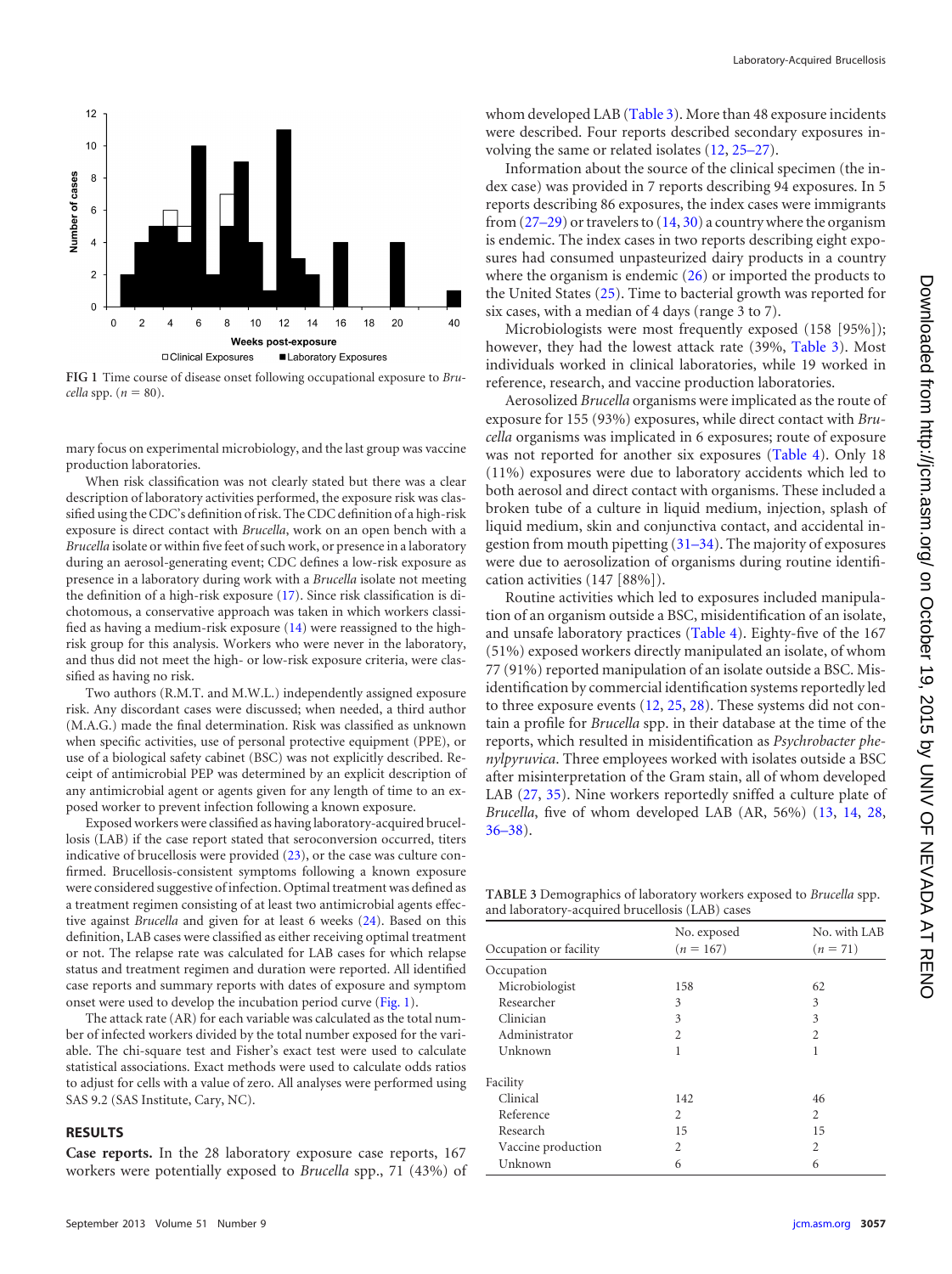| Source                            | No. exposed<br>$(n = 167)$ | No. with LAB<br>$(n = 71)$ | Attack rate<br>(9/0) |
|-----------------------------------|----------------------------|----------------------------|----------------------|
| Route of exposure                 |                            |                            |                      |
| Aerosol                           | 155                        | 59                         | 38                   |
| Contact/ingestion                 | 6                          | 6                          | 100                  |
| Unknown                           | 6                          | 6                          |                      |
| Exposure method                   |                            |                            |                      |
| Routine                           | 147                        | 52                         | 35                   |
| Accidental                        | 18                         | 18                         | 100                  |
| Unknown                           | 2                          | 1                          |                      |
| Exposure                          |                            |                            |                      |
| Culture                           | 155                        | 63                         | 41                   |
| Clinical specimens                | 9                          | 5                          | 56                   |
| Vaccine                           | 1                          | 1                          | 100                  |
| Unknown                           | $\overline{2}$             | $\overline{2}$             |                      |
| Activity                          |                            |                            |                      |
| Open bench                        | 82                         | 46                         | 56                   |
| Subculture                        | 56                         | 24                         | 43                   |
| Gram stain                        | 46                         | 20                         | 43                   |
| Commercial tests                  | 30                         | 5                          | 17                   |
| Biochemicals                      | 44                         | 18                         | 41                   |
| <b>Break</b>                      | 15                         | 15                         | 100                  |
| Catalase                          | 13                         | 3                          | 23                   |
| Use of BSC                        | 11                         | 9                          | 82                   |
| Sniff                             | 9                          | 5                          | 56                   |
| Misread Gram<br>stain             | 3                          | 3                          | 100                  |
| Proximity                         |                            |                            |                      |
| Work with agent                   | 85                         | 49                         | 58                   |
| No work with                      | 75                         | 15                         | 20                   |
| agent                             |                            |                            |                      |
| Not in room                       | 4                          | 4                          | 100                  |
| Unknown                           | 7                          | 7                          |                      |
| Species                           |                            |                            |                      |
| <b>B.</b> melitensis              | 135                        | 49                         | 36                   |
| B. abortus                        | 13                         | 13                         | 100                  |
| B. suis                           | 9                          | 0                          | $\boldsymbol{0}$     |
| B. canis                          | $\mathbf{1}$               | 1                          | 100                  |
| Marine species                    | 1                          | 1                          | 100                  |
| Brucella species                  | 5                          | 5                          | 100                  |
| Unknown                           | 3                          | 2                          |                      |
| Risk class                        |                            |                            |                      |
| High risk                         | 82                         | 36                         | 44                   |
| No PEP                            | 49                         | 36                         | 73                   |
| PEP                               | 33                         | $\boldsymbol{0}$           | $\boldsymbol{0}$     |
| Low risk                          | 52                         | $\overline{4}$             | $\,$ 8 $\,$          |
| No risk <sup><math>a</math></sup> | $\overline{4}$             | $\overline{4}$             | 100                  |
| Unknown                           | 29                         | 27                         |                      |
| PEP                               |                            |                            |                      |
| Yes                               | 34                         | $\boldsymbol{0}$           | $\boldsymbol{0}$     |
| N <sub>o</sub>                    | 128                        | 66                         | 52                   |
| Unknown                           | 5                          | 5                          |                      |

<span id="page-3-0"></span>

| TABLE 4 Sources of Brucella exposure among laboratory workers and |  |
|-------------------------------------------------------------------|--|
| subsequent laboratory-acquired brucellosis                        |  |

*<sup>a</sup>* "No risk" refers to workers who do not meet the CDC's high- or low-risk exposure criteria [\(17\)](#page-6-4).

Exposure to *Brucella* sp. culture was reported for 155 exposed individuals (93%), 63 (41%) of whom developed LAB [\(Table 4\)](#page-3-0). Ten workers were exposed to other infectious specimens or products, six of whom developed LAB. Nine of these workers were exposed to human or animal clinical specimens in a laboratory. One worker was exposed to animal vaccine in a vaccine development laboratory. Exposure was not reported for two workers.

Seventy-five exposed workers (45%) did not directly manipulate an isolate, and 15 (20%) developed LAB. Of these LAB cases, 11 were involved in a laboratory accident [\(32\)](#page-6-24), while four nonlaboratory workers had never entered the room where *Brucella* was manipulated [\(32,](#page-6-24) [39\)](#page-6-25).

*B. melitensis* was the causative agent leading to 135 exposures (81%). Reports from countries where *B. melitensis* is not endemic in domestic animals [\(40\)](#page-6-39) accounted for 105 of the 135 (78%) exposures to *B. melitensis*[\(12,](#page-5-10) [14,](#page-6-1) [25](#page-6-17)[–](#page-6-20)[30,](#page-6-28) [33,](#page-6-11) [34,](#page-6-16) [38,](#page-6-22) [41](#page-6-15)[–](#page-6-10)[43\)](#page-6-21). Twenty-nine exposures were to *B. abortus*, *B. suis*, *B. canis*, unidentified *Brucella* spp., and a recently identified marine mammal species. The etiologic agent was not specified for three exposures, although subsequent laboratory-acquired infections were reported as brucellosis.

Serological monitoring of exposed workers was described in 6 of 28 case reports and included 72 exposed workers, of which 13 seroconverted [\(14,](#page-6-1) [28,](#page-6-31) [30,](#page-6-28) [32,](#page-6-24) [38,](#page-6-22) [44\)](#page-6-33). A standard or microagglutination assay was used in each instance; however, one individual was treated for brucellosis based on IgM antibody detection using indirect fluorescence, although the *Brucella* microagglutination test results were negative (not categorized as a LAB case) [\(44\)](#page-6-33). Variable monitoring timelines were reported, ranging from testing of acute- and convalescent-phase specimens [\(30\)](#page-6-28) to biweekly testing for 3 months [\(14,](#page-6-1) [28,](#page-6-31) [32\)](#page-6-24). Poor compliance with biweekly monitoring was described in one case report, in which 77% of workers missed two or more serum draws [\(28\)](#page-6-31). However, another reported that only 18% of serum draws were missed on the same biweekly monitoring timeline [\(14\)](#page-6-1).

Among the 134 workers classified as having high- or low-risk exposures, those with high-risk exposures were 9.3 times more likely to develop LAB than those with low-risk exposures (95% confidence interval [CI], 3.0 to 38.6;  $P \le 0.0001$ ). Antimicrobial PEP was offered to 36 of the 167 (22%) exposed workers (35 highrisk and 1 unknown-risk exposures) and was accepted by 34 (94%) workers [\(14,](#page-6-1) [28](#page-6-31)[–](#page-6-20)[30,](#page-6-28) [38,](#page-6-22) [44\)](#page-6-33). The antimicrobial PEP regimen was described for 29 exposed workers; 25 received doxycycline and rifampin, 3 received doxycycline alone, and 1 pregnant worker received trimethoprim-sulfamethoxazole. The median duration of antimicrobial PEP was 2 weeks (range 1 to 6 weeks). Eight of the 34 (24%) workers who received antimicrobial PEP did not complete their prescription due to side effects or perceived low risk of infection [\(14,](#page-6-1) [30,](#page-6-28) [44\)](#page-6-33). None of the workers who took PEP developed infection, including 33 workers with high-risk exposures. Workers classified as having high-risk exposures who took antimicrobial PEP were 0.009 times as likely to develop LAB than those who did not take PEP (95% CI, 0 to 0.042;  $P < 0.0001$ ).

All LAB cases had positive serology or culture. Sixty-eight (96%) of 71 LAB cases were seropositive and 47 (66%) were culture positive; 44 were both seropositive and culture positive.

Of the 24 seropositive-only cases, culture was not done or not reported for 18; 20 had agglutination titers of  $\geq$ 1:160, while 4 lacked confirmatory serological evidence of brucellosis but were considered by the original authors to have brucellosis [\(13,](#page-6-0) [25,](#page-6-17) [34\)](#page-6-16).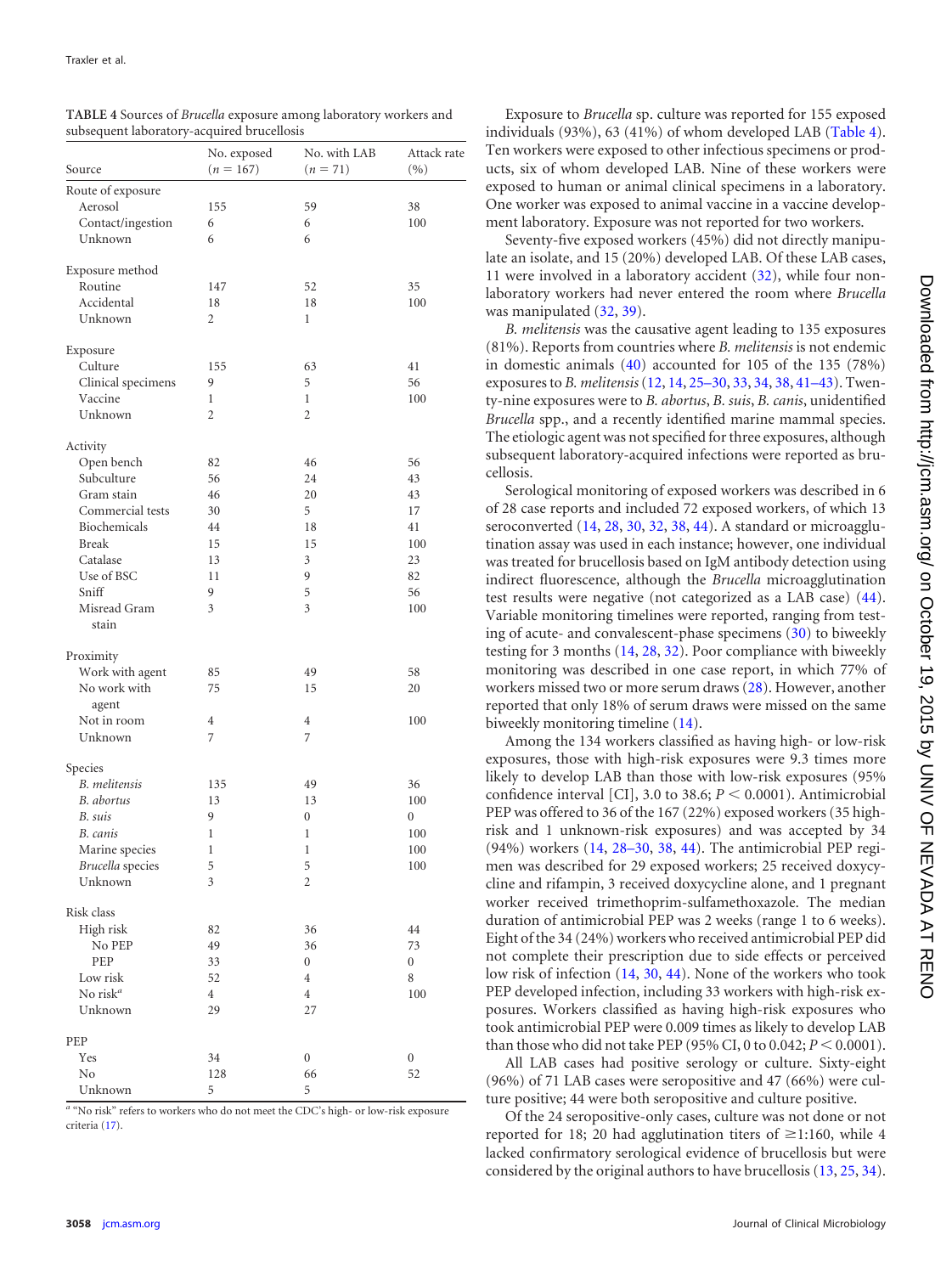Two of the three culture-positive-only cases had negative serological results reported. Bacterial growth of isolates from LAB cases was slow ( $n = 17$ ; median, 9.5 days; range, 3 to 42).

Agglutination methods identified 47 LAB cases and were used as secondary assays for another 7. Rose bengal staining and enzyme-linked immunosorbent assay (ELISA) identified 21 cases; all but two were also positive in another assay or by culture. Coombs' test and complement fixation were used as secondary assays for three cases.

The median titer from quantitative assays was 1:1,280 (1:40 to 1:20,480). The median titers did not vary substantially between LAB cases with low-risk exposures ( $n = 3$ ) and those with highrisk exposures  $(n = 29)$   $(1:1,280$   $[1,280$  to  $10,240]$  versus 1:640 [1:120 to 1:10,240]).

Symptomatic LAB cases experienced typical nonspecific symptoms, including fever (71%), arthralgia (36%), sweats (32%), headache (22%), myalgia (22%), malaise (22%), and fatigue (14%). Some workers experienced more severe signs, including soft tissue abscesses (some of which involved implants or prostheses) [\(35,](#page-6-26) [37\)](#page-6-27), spondylitis or sacroiliitis [\(26,](#page-6-19) [33,](#page-6-11) [35\)](#page-6-26), and neurologic brucellosis [\(45\)](#page-6-13). Chronic fatigue [\(34\)](#page-6-16) and permanent hearing loss [\(46\)](#page-6-12) were also reported.

Seven of 35 (20%) female workers for whom sex was reported were pregnant at the time of exposure, of which six developed LAB (86%). Four of these LAB cases aborted [\(13,](#page-6-0) [31,](#page-6-14) [34,](#page-6-16) [41\)](#page-6-15); all had positive *Brucella* antibody titers by agglutination or rose bengal serological tests, and three were culture positive for *B. melitensis*. Two abortions occurred spontaneously following onset of fever, malaise, and vaginal bleeding [\(31,](#page-6-14) [34\)](#page-6-16); one patient was on treatment for 1 month before the abortion occurred. The third LAB patient underwent a therapeutic termination following a diagnosis of disseminated intravascular coagulation; the patient made a full recovery [\(41\)](#page-6-15). The final LAB patient also underwent a therapeutic abortion following seroconversion and onset of night sweats after sniffing culture plates [\(13\)](#page-6-0). The reason given for the abortion was the potential risk to the fetus; placental tissues were culture negative.

Individual incubation periods were identified or calculated for 80 LAB cases [\(12,](#page-5-10) [13,](#page-6-0) [17,](#page-6-4) [18,](#page-6-5) [25](#page-6-17)[–](#page-6-29)[28,](#page-6-31) [31](#page-6-14)[–](#page-6-16)[35,](#page-6-26) [37,](#page-6-27) [39,](#page-6-25) [41](#page-6-15)[–](#page-6-10)[43,](#page-6-21) [46](#page-6-12)[–](#page-6-40)[60\)](#page-6-32). The median time to symptom onset among these case patients was 8 weeks (interquartile range [IQR], 5 to 12 weeks; mean, 9.0 weeks; standard deviation [SD], 5.8 weeks), with a range of 1 to 40 weeks [\(Fig. 1\)](#page-2-0). Date of seroconversion was reported for 12 workers [\(13,](#page-6-0) [28,](#page-6-31) [32\)](#page-6-24). The median time to seroconversion was 11 weeks (IQR, 9 to 14 weeks; mean, 11.7 weeks; SD, 3.4 weeks), with a range of 8 to 20 weeks.

The antimicrobial agents given for treatment of LAB were described for 59 of the 72 (82%) LAB cases. Six LAB cases received trimethoprim-sulfamethoxazole only, five received tetracycline, and one case received ceftriaxone. The remaining 47 LAB cases received at least two antimicrobial agents: doxycycline and an aminoglycoside ( $n = 21$ ), doxycycline and rifampin ( $n = 22$ ), tetracycline or rifampin and trimethoprim-sulfamethoxazole  $(n = 4)$ , and rifampin and an aminoglycoside  $(n = 1)$ . A second antimicrobial regimen was described for 10 of 12 cases that experienced relapse. Prescribed antimicrobials included tetracycline with streptomycin ( $n = 3$ ) and doxycycline with rifampin ( $n = 4$ ); the remaining three cases received doxycycline alone or in combination with ciprofloxacin, rifampin, or streptomycin.

The duration of treatment was reported for 45 of the 59 (76%)

LAB cases with antimicrobial agents described; the duration of a second treatment regimen was provided for 8 of 12 (67%) relapsed cases. The median duration of treatment was 6 weeks for both first and second treatment regimens (mean, 5.7 weeks [SD, 1.8 weeks] for the first treatment; mean, 8.6 weeks [SD, 10.0 weeks] for the second treatment), though the duration varied widely between regimens (3 days to 12 weeks versus 1 to 40 weeks). Workers with LAB who received optimal treatment were less likely to relapse than those who did not (odds ratio, 0.055; 95% CI, 0.0070 to 0.39;  $P < 0.01$ ). The three cases who relapsed after receiving optimal treatment had been prescribed 6 weeks' treatment with doxycycline and rifampin; the relapse rate for this regimen was 14% (3/ 21) [\(36,](#page-6-18) [37,](#page-6-27) [61\)](#page-6-30).

**Summary reports.** From the 9 summary reports, 186 LAB cases were reported. Microbiologists were most frequently identified with LAB ( $n = 85, 46\%$ ), followed by pathologists ( $n = 43$ , 23%). Individuals with other occupations who developed LAB included 11 clinicians (6%), nine animal caretakers (5%), two laboratory maintenance workers (1%), and two administrators  $(1\%)$ .

Of 142 LAB cases for which the route of exposure was described, 121 (85%) were due to aerosol exposure and 2 were due to skin contact; the remainder were unknown or not reported. The most frequently reported source of infection was processing of blood cultures ( $n = 71$ ), followed by work with known *Brucella* strains ( $n = 62$ ) and unknown ( $n = 4$ ); the source was not reported for 49 cases. A national survey of LAB reported that 60 of 75 cases were linked to major biosafety violations [\(62\)](#page-6-36).

Serological diagnosis was reported for 139 cases. Species results were reported for 63 LAB cases: 44 (70%) were infected with *B. melitensis*, 9 (14%) with *B. abortus*, and 1 (2%) with *B. suis*; 9 (14%) were culture negative, and the species to which the individuals were exposed were not indicated [\(63\)](#page-6-34).

LAB cases with reported symptoms  $(n = 48)$  experienced symptoms similar to those found in the case reports, though at a higher rate. Frequently reported symptoms included fever (71%), arthralgia (58%), headache (58%), fatigue (56%), sweats (45%), malaise (44%), and myalgia (40%).

# **DISCUSSION**

Of the 167 exposed workers, 71 developed LAB, of whom 12 relapsed. Microbiologists and clinical laboratory staff were more frequently exposed to *Brucella* spp. than individuals in other occupations (e.g., researchers) and those employed in other laboratory settings, yet the rate of LAB was lower in this group. This review demonstrates that staff other than microbiologists are also at risk when *Brucella* organisms are manipulated in a laboratory, but exposures likely go unrecognized unless an infection is identified. It may be important to consider brucellosis as a differential diagnosis among employees outside the microbiology laboratory but within the same facility as a known exposure.

Routine diagnostic work with *Brucella* spp., or proximity to the organism, resulted in the majority of exposures. Unlike laboratory accidents, which provide a clear exposure event, exposures due to routine work lack clearly identified incidents and may not be linked to breaches in laboratory safety protocols [\(64\)](#page-6-23). Manipulation of unknown isolates in a BSC is considered unnecessary by some  $(65)$ ; however, this review suggests that it is a primary safety measure to prevent LAB, particularly for slow-growing Gramnegative or Gram-variable organisms. In addition, risky diagnos-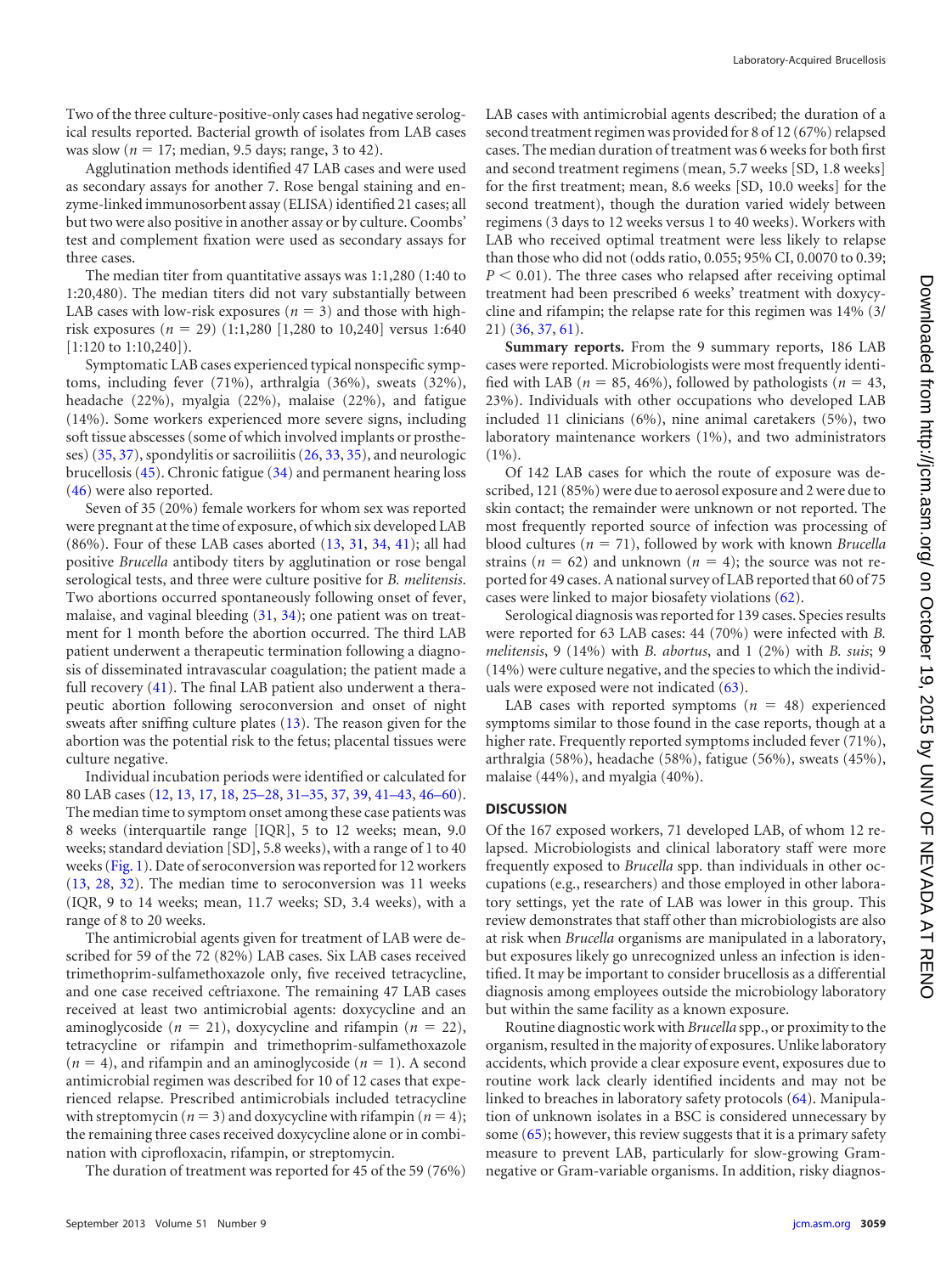tic methods, such as mouth pipetting and sniffing plates, should be prohibited due to the associated risk of infection [\(13,](#page-6-0) [14,](#page-6-1) [28,](#page-6-31) [36](#page-6-18)[–](#page-6-27)[38\)](#page-6-22).

Though manipulation in a BSC is a primary safety measure, seven cases did occur despite constant use of a BSC with no recognized lapses in biosafety. Air movement from a door causing airflow out of the BSC was identified in one outbreak [\(35,](#page-6-26) [37\)](#page-6-27), and unidentified lapses in safety were thought to have caused another [\(39\)](#page-6-25). These reports, along with the cases reported to have never entered the laboratory [\(32,](#page-6-24) [39\)](#page-6-25), demonstrate the need for evaluation of ventilation systems, particularly following highly aerosolizing events.

*B. melitensis* is not present in a number of countries from which exposures to the species were reported [\(12,](#page-5-10) [14,](#page-6-1) [25](#page-6-17)[–](#page-6-20)[30,](#page-6-28) [33,](#page-6-11) [34,](#page-6-16) [38,](#page-6-22) [40](#page-6-39)[–](#page-6-10)[43,](#page-6-21) [66\)](#page-6-42). The index cases from these reports were travelers to and immigrants from countries of endemicity or individuals who consumed unpasteurized dairy products from countries of endemicity. When submitting a specimen from a patient with a history of travel to a country of endemicity or history of consuming unpasteurized milk products, physicians should notify the laboratory of the possibility of *Brucella* spp.

This review demonstrates that antimicrobial postexposure prophylaxis is highly effective in preventing brucellosis among workers classified with high-risk exposures. Optimal duration of antimicrobial PEP could not be concluded from this review, as duration of PEP was highly variable. However, LAB did not develop in any worker who took antimicrobial PEP. CDC recommends 3 weeks of antimicrobial PEP [\(17,](#page-6-4) [70\)](#page-7-7), though 6 weeks has also been recommended [\(67\)](#page-6-43).

No deaths were reported among the LAB cases, though four pregnant LAB cases experienced abortions. Only a few deaths from LAB have been reported in the literature; most occurred prior to the development of antimicrobial agents. This is consistent with other reviews of LAB [\(6,](#page-5-5) [8,](#page-5-6) [21\)](#page-6-8); the case fatality rate for brucellosis is reportedly 1 to 2%, which usually occurs in chronic cases with endocarditis [\(1\)](#page-5-0).

A notable finding in this review is the increased effectiveness of optimal treatment of LAB, which consists of two or more effective antimicrobials for 6 weeks or more  $(68)$ , compared to monotherapy. Studies have shown relapse rates of 0 to 16% for a variety of optimal antimicrobial combinations, such as doxycycline plus rifampin or streptomycin given for 6 weeks [\(68\)](#page-6-44); the relapse rate of cases receiving optimal therapy from these reports falls in this range.

There are a number of limitations to this review. First, the definitions used to determine risk classification, illness, incubation, and optimal treatment may not accurately represent exposures and cases. However, published recommendations were used to define risk and optimal treatment [\(17,](#page-6-4) [24\)](#page-6-38), and only four (6%) cases classified in the original case reports as LAB cases lacked confirmatory laboratory evidence of infection. The date of illness onset is subject to recall bias; thus, the incubation period may be overestimated. Second, the laboratory workers described in these case reports and summaries may not be representative of all laboratory workers occupationally exposed to *Brucella* spp. It is possible that the number of LAB, especially those where proper precautions were used, is overrepresented, since exposures that did not result in disease are less likely to be reported. Third, the workers who developed LAB may have had risk factors that increased their risk of infection compared to those workers who did not

develop LAB. Fourth, exposures may not be recognized even if an employee becomes ill, due to the nonspecific symptoms of brucellosis, lack of awareness of the disease, and difficult diagnosis. Fifth, reports describing exposures in nonclinical laboratories do not provide an accurate attack rate. Exposures in atypical settings likely go unrecognized unless an infection is diagnosed.

Laboratory exposures to *Brucella* spp. remain a public health problem for which there are practical exposure and infection prevention solutions, which protect against other laboratory-acquired infections. Many of the exposures described above were caused by routine work with clinical specimens where brucellosis was not suspected. Laboratory workers and clinicians should communicate to assess the risk posed to the laboratory staff during the identification of a specimen  $(69)$ . As a safety precaution, it may be advisable that all unknown specimens be manipulated in a BSC until a highly infectious pathogen is ruled out. If an exposure to *Brucella* spp. occurs, revised postexposure guidelines are available in the [accompanying article](http://dx.doi.org/10.1128/JCM.00813-13) [\(70\)](#page-7-7).

This review demonstrates the effectiveness of antimicrobial postexposure prophylaxis following high-risk exposures, and optimal treatment with combination antimicrobials for at least 6 weeks for individuals who develop brucellosis. The incubation period identified in these reports is valuable to appropriately select a time frame for serological and symptom surveillance. Standardized active surveillance and monitoring should be initiated to protect the health of laboratory workers.

## **ACKNOWLEDGMENTS**

The findings and conclusions in this report are those of the authors and do not necessarily represent the official position of the Centers for Disease Control and Prevention.

### <span id="page-5-0"></span>**REFERENCES**

- 1. **Young EJ.** 2000. Brucellosis, p 353–354. *In* Mandell GL, Bennett JE, Dolin R (ed), Principles and practice of infectious disease, 5th ed. Churchill Livingstone, Philadelphia, PA.
- <span id="page-5-2"></span><span id="page-5-1"></span>2. **Khan MY, Mah MW, Memish ZA.** 2001. Brucellosis in pregnant women. Clin. Infect. Dis. **32:**1172–1177.
- 3. **Nicoletti PL.** 1989. Relationship between animal and human disease, p 41–51. *In* Young EJ, Corbel MJ (ed), Brucellosis: clinical and laboratory aspects. CRC Press, Boca Raton, FL.
- <span id="page-5-3"></span>4. **Chomel BB, DeBess EE, Mangiamele DM, Reilly KF, Farver TB, Sun RK, Barrett LR.** 1994. Changing trends in the epidemiology of human brucellosis in California from 1973 to 1992: a shift toward foodborne transmission. J. Infect. Dis. **170:**1216 –1223.
- <span id="page-5-5"></span><span id="page-5-4"></span>5. **CDC.** 2009. *Brucella suis* infection associated with feral swine hunting three states, 2007–2008. MMWR Morb. Mortal. Wkly. Rep. **58:**618 – 621.
- 6. **Harding AL, Byers KB.** 2006. Laboratory-associated infections: summary and analysis of 3921 cases, p 53–77. *In* Fleming DO, Hunt DL (ed), Biological safety: principles and practices, 4th ed. ASM Press, Washington DC.
- <span id="page-5-6"></span>7. **Baron EJ, Miller JM.** 2008. Bacterial and fungal infections among diagnostic laboratory workers: evaluating the risks. Diagn. Microbiol. Infect. Dis. **60:**241–246.
- <span id="page-5-7"></span>8. **Pike RM.** 1979. Laboratory-associated infections: incidence, fatalities, causes, and prevention. Annu. Rev. Microbiol. **33:**41– 66.
- <span id="page-5-8"></span>9. **Singh K.** 2009. Laboratory-acquired infections. Clin. Infect. Dis. **49:**142– 147.
- <span id="page-5-9"></span>10. **Pappas G, Panagopoulou P, Christou L, Akritidis N.** 2006. *Brucella* as a biological weapon. Cell Mol. Life Sci. **63:**2229 –2236.
- <span id="page-5-10"></span>11. **Young EJ.** 1989. Relationship between animal and human disease, p 97– 126. *In* Young EJ, Corbel MJ (ed), Brucellosis: clinical and laboratory aspects. CRC Press, Boca Raton, FL.
- 12. **Batchelor BI, Brindle RJ, Gilks GF, Selkon JB.** 1992. Biochemical misidentification of *Brucella melitensis* and subsequent laboratory-acquired infections. J. Hosp. Infect. **22:**159 –162.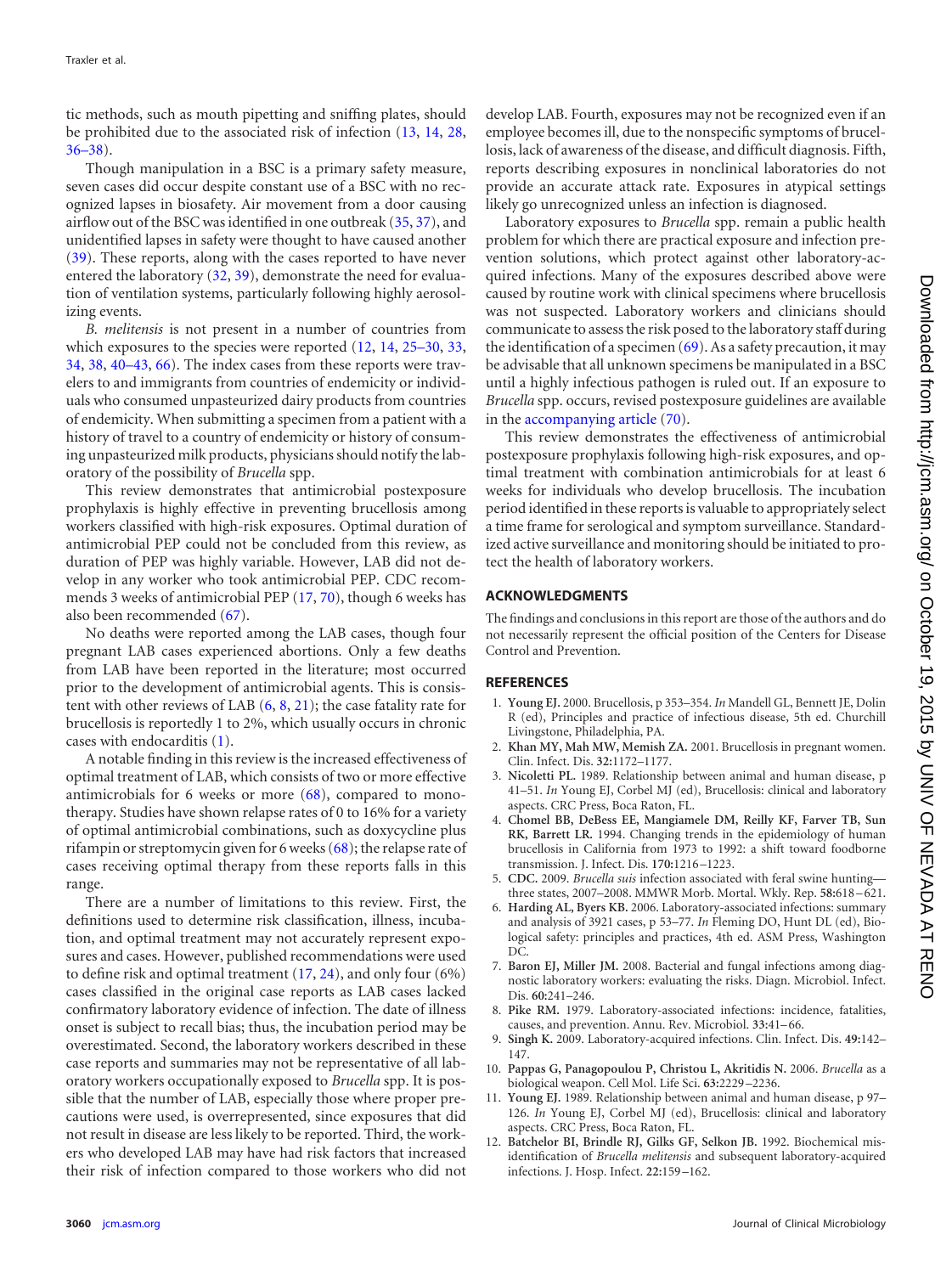- <span id="page-6-1"></span><span id="page-6-0"></span>13. **Grammont-Cupillard M, Berthet-Badetti L, Dellamonica P.** 1996. Brucellosis from sniffing bacteriological cultures. Lancet **348:**1733–1734.
- 14. **Maley MW, Kociuba K, Chan RC.** 2006. Prevention of laboratoryacquired brucellosis: significant side effects of prophylaxis. Clin. Infect. Dis. **42:**433– 434.
- <span id="page-6-2"></span>15. **American Society for Microbiology.** 2013, posting date. Sentinel level clinical microbiology laboratory guidelines for suspected agents of bioterrorism and emerging infectious diseases. *Brucella* species. ASM, Washington, DC. [http://www.asm.org/images/PSAB/Brucella\\_July2013.pdf.](http://www.asm.org/images/PSAB/Brucella_July2013.pdf)
- <span id="page-6-3"></span>16. **U.S. Department of Health and Human Services.** 2010, posting date. Biosafety in microbiological and biomedical laboratories, 5th ed. U.S. Department of Health and Human Services, Washington, DC. [http://www](http://www.cdc.gov/biosafety/publications/bmbl5/BMBL.pdf) [.cdc.gov/biosafety/publications/bmbl5/BMBL.pdf.](http://www.cdc.gov/biosafety/publications/bmbl5/BMBL.pdf)
- <span id="page-6-5"></span><span id="page-6-4"></span>17. **CDC.** 2008. Laboratory-acquired brucellosis—Indiana and Minnesota, 2006. MMWR Morb. Mortal. Wkly. Rep. **57:**39 – 42.
- 18. **Gerberding JL, Romero JM, Ferraro MJ.** 2008. Case records of the Massachusetts General Hospital. Case 34 –2008. A 58-year-old woman with neck pain and fever. N. Engl. J. Med. **359:**1942–1949.
- <span id="page-6-6"></span>19. **Horvat RT, El Atrouni W, Hammoud K, Hawkinson D, Cowden S.** 2011. Ribosomal RNA sequence analysis of *Brucella* infection misidentified as *Ochrobactrum anthropi* infection. J. Clin. Microbiol. **49:**1165–1168.
- <span id="page-6-8"></span><span id="page-6-7"></span>20. **CDC.** 2011. Summary of notifiable diseases—United States, 2009. MMWR Morb. Mortal. Wkly. Rep. **58:**1–100.
- <span id="page-6-9"></span>21. **Pike RM.** 1976. Laboratory-associated infections: summary and analysis of 3921 cases. Health Lab. Sci. **13:**105–114.
- <span id="page-6-37"></span>22. **Jemski JV, Phillips GB.** 1966. Laboratory infections bibliography. American Association for Laboratory Animal Science, Memphis, TN.
- 23. **Al-Dahouk S, Tomaso H, Nockler K, Neubauer H, Frangoulidis D.** 2003. Laboratory-based diagnosis of brucellosis—a review of the literature. Part II: serological tests for brucellosis. Clin. Lab. **49:**577–589.
- <span id="page-6-38"></span>24. **Ariza J, Bosilkovski M, Cascio A, Colmenero JD, Corbel MJ, Falagas ME, Memish ZA, Roushan MR, Rubinstein E, Sipsas NV, Solera J, Young EJ, Pappas G, International Society of Chemotherapy, Institute of Continuing Medical Education of Ioannina.** 2007. Perspectives for the treatment of brucellosis in the 21st century: the Ioannina recommendations. PLoS Med. **4:**e317. doi[:10.1371/journal.pmed.0040317.](http://dx.doi.org/10.1371/journal.pmed.0040317)
- <span id="page-6-17"></span>25. **Chusid MJ, Russler SK, Mohr BA, Margolis DA, Hillery CA, Kehl KC.** 1993. Unsuspected brucellosis diagnosed in a child as a result of an outbreak of laboratory-acquired brucellosis. Pediatr. Infect. Dis. J. **12:**1031– 1033.
- <span id="page-6-19"></span>26. **Gruner E, Bernasconi E, Galeazzi RL, Buhl D, Heinzle R, Nadal D.** 1994. Brucellosis: an occupational hazard for medical laboratory personnel. Report of five cases. Infection **22:**33–36.
- <span id="page-6-29"></span>27. **Noviello S, Gallo R, Kelly M, Limberger RJ, DeAngelis K, Cain L, Wallace B, Dumas N.** 2004. Laboratory-acquired brucellosis. Emerg. Infect. Dis. **10:**1848 –1850.
- <span id="page-6-31"></span><span id="page-6-20"></span>28. **Robichaud S, Libman M, Behr M, Rubin E.** 2004. Prevention of laboratory-acquired brucellosis. Clin. Infect. Dis. **38:**e119 –122.
- <span id="page-6-28"></span>29. **Wheat PF, Dabbs DJ, Thickett KJ.** 1995. *Brucella melitensis*: an unexpected isolate from cerebrospinal fluid. Commun. Dis. Rep. **5:**R56 –57.
- <span id="page-6-14"></span>30. **Gannon CK.** 2003. Anatomy of an exposure: a hospital lab's recovery of *Brucella melitensis*. MLO Med. Lab. Obs. **35:**22–25.
- <span id="page-6-24"></span>31. **Al-Aska AK, Chagla AH.** 1989. Laboratory-acquired brucellosis. J. Hosp. Infect. **14:**69 –71.
- <span id="page-6-11"></span>32. **Fiori PL, Mastrandrea S, Rappelli P, Cappuccinelli P.** 2000. *Brucella abortus* infection acquired in microbiology laboratories. J. Clin. Microbiol. **38:**2005–2006.
- <span id="page-6-16"></span>33. **Young EJ.** 1983. Human brucellosis. Rev. Infect. Dis. **5:**821– 842.
- <span id="page-6-26"></span>34. **Young EJ.** 1991. Serologic diagnosis of human brucellosis: analysis of 214 cases by agglutination tests and review of the literature. Rev. Infect. Dis. **13:**359 –372.
- <span id="page-6-18"></span>35. **Memish ZA, Mah MW.** 2001. Brucellosis in laboratory workers at a Saudi Arabian hospital. Am. J. Infect. Control **29:**48 –52.
- <span id="page-6-27"></span>36. **Kiel FW, Khan MY.** 1993. Brucellosis among hospital employees in Saudi Arabia. Infect. Control Hosp. Epidemiol. **14:**268 –272.
- <span id="page-6-22"></span>37. **Memish ZA, Alazzawi M, Bannatyne R.** 2001. Unusual complication of breast implants: *Brucella* infection. Infection **29:**291–292.
- <span id="page-6-25"></span>38. **Zervos MJ, Bostic G.** 1997. Exposure to *Brucella* in the laboratory. Lancet **349:**651.
- 39. **Yagupsky P, Peled N, Riesenberg K, Banai M.** 2000. Exposure of hospital personnel to *Brucella melitensis* and occurrence of laboratory-acquired disease in an endemic area. Scand. J. Infect. Dis. **32:**31–35.
- <span id="page-6-39"></span><span id="page-6-15"></span>40. **OIE.** 2009, posting date. World animal health information database 1.4. [http://www.oie.int/wahis\\_2/public/wahid.php/Wahidhome/Home.](http://www.oie.int/wahis_2/public/wahid.php/Wahidhome/Home)
- <span id="page-6-10"></span>41. **Georghiou PR, Young EJ.** 1991. Prolonged incubation in brucellosis. Lancet **337:**1543.
- 42. **Goossens H, Marcelis L, Dekeyser P, Butzler JP.** 1983. *Brucella melitensis*: person-to-person transmission? Lancet **i:**773.
- <span id="page-6-33"></span><span id="page-6-21"></span>43. **Arlett PR.** 1996. A case of laboratory acquired brucellosis. Br. Med. J. **313:**1130 –1132.
- 44. **Uhde K, Chang M, Oda G, Rosen J, Holodniy M, Cody S, Bajani Ari M, Bragg S, Fischer M, Clark T.** 2005. Laboratory-acquired brucellosis, poster 162. Abstr. Am. Soc. Trop. Med. Hyg. Annu. Meet. American Society of Tropical Medicine and Hygiene, Deerfield, IL.
- <span id="page-6-13"></span>45. **Montes J, Rodriguez MA, Martin T, Martin F.** 1986. Laboratoryacquired meningitis caused by *Brucella abortus* strain 19. J. Infect. Dis. **154:**915–916.
- <span id="page-6-12"></span>46. **Elidan J, Michel J, Gay I, Springer H.** 1985. Ear involvement in human brucellosis. J. Laryngol. Otol. **99:**289 –291.
- 47. **Carmichael LE, Barol SR, Broad RH, Freitag JL.** 1968. Human infection with the agent of canine abortion. MMWR Morb. Mortal. Wkly. Rep. **17:**285–286.
- 48. **Demirdal T, Demirturk N.** 2008. Laboratory-acquired brucellosis. Ann. Acad. Med. Singapore **37:**86 – 87.
- 49. **Faigel HC.** 1969. Beagle fever, canine brucellosis. Clin. Pediatr. **8:**59.
- 50. **Green HN.** 1941. Laboratory Infection with *Brucella abortus*. Br. Med. J. **1:**478 – 479.
- 51. **Humphreys FA, Guest WA.** 1932. Undulant fever contracted in the laboratory. Can. Med. Assoc. J. **27:**616 – 619.
- 52. **Marianelli C, Petrucca A, Pasquali P, Ciuchini F, Papadopoulou S, Cipriani P.** 2008. Use of MLVA-16 typing to trace the source of a laboratory-acquired *Brucella* infection. J. Hosp. Infect. **68:**274 –276.
- 53. **Mesner O, Riesenberg K, Biliar N, Borstein E, Bouhnik L, Peled N, Yagupsky P.** 2007. The many faces of human-to-human transmission of brucellosis: congenital infection and outbreak of nosocomial disease related to an unrecognized clinical case. Clin. Infect. Dis. **45:**e135– e140.
- 54. **Nelson KE, Ruben FL, Andersen B.** 1975. An unusual outbreak of brucellosis. Arch. Intern. Med. **135:**691– 695.
- <span id="page-6-35"></span>55. **O'Brien PJ.** 1962. A naturally acquired and a laboratory acquired case of brucellosis. Med. J. Aust. **2:**377–378.
- 56. **Olle-Goig JE, Canela-Soler J.** 1987. An outbreak of *Brucella melitensis* infection by airborne transmission among laboratory workers. Am. J. Public Health **77:**335–338.
- 57. **Poulou A, Markou F, Xipolitos I, Skandalakis PN.** 2006. A rare case of *Brucella melitensis* infection in an obstetrician during the delivery of a transplacentally infected infant. J. Infect. **53:**e39 – e41.
- 58. **Schulze zur Wiesch J, Wichmann D, Sobottka I, Rohde H, Schmoock G, Wernery R, Schmiedel S, Dieter Burchard G, Melzer F.** 2009. Genomic tandem repeat analysis proves laboratory-acquired brucellosis in veterinary (camel) diagnostic laboratory in the United Arab Emirates. Zoo. Pub. Health **57:**315–317.
- <span id="page-6-40"></span><span id="page-6-32"></span>59. **Smith JA, Skidmore AG, Andersen RG.** 1980. Brucellosis in a laboratory technologist. Can. Med. Assoc. J. **122:**1231–1232.
- <span id="page-6-30"></span>60. **Wallach JC, Giambartolomei GH, Baldi PC, Fossati CA.** 2004. Human infection with M-strain of *Brucella canis*. Emerg. Infect. Dis. **10:**146 –148. 61. **Ozaras R, Celik AD, Demirel A.** 2004. Acute hepatitis due to brucellosis
- <span id="page-6-36"></span>in a laboratory technician. Eur. J. Intern. Med. **15:**264.
- <span id="page-6-34"></span>62. **Bouza E, Sanchez-Carrillo C, Hernangomez S, Gonzalez MJ.** 2005. Laboratory-acquired brucellosis: a Spanish national survey. J. Hosp. Infect. **61:**80 – 83.
- <span id="page-6-23"></span>63. **Miller CD, Songer JR, Sullivan JF.** 1987. A twenty-five year review of laboratory-acquired human infections at the National Animal Disease Center. Am. Ind. Hyg. Assoc. J. **48:**271–275.
- <span id="page-6-41"></span>64. **Brew SD, Perrett LL, Stack JA, MacMillan AP, Staunton NJ.** 1999. Human exposure to *Brucella* recovered from a sea mammal. Vet. Rec. **144:**483.
- <span id="page-6-42"></span>65. **Yagupsky P, Baron EJ.** 2005. Laboratory exposures to brucellae and implications for bioterrorism. Emerg. Infect. Dis. **11:**1180 –1185.
- <span id="page-6-43"></span>66. **Grist NR, Emslie JAN.** 1991. Infections in British clinical laboratories, 1988 –1989. J. Clin. Pathol. **44:**667– 669.
- <span id="page-6-44"></span>67. **Young, EJ.** 1995. An overview of human brucellosis. Clin. Infect. Dis. **21:**283–289.
- 68. **Al-Tawfiq JA.** 2008. Therapeutic options for human brucellosis. Expert Rev. Anti Infect. Ther. **6:**109 –120.